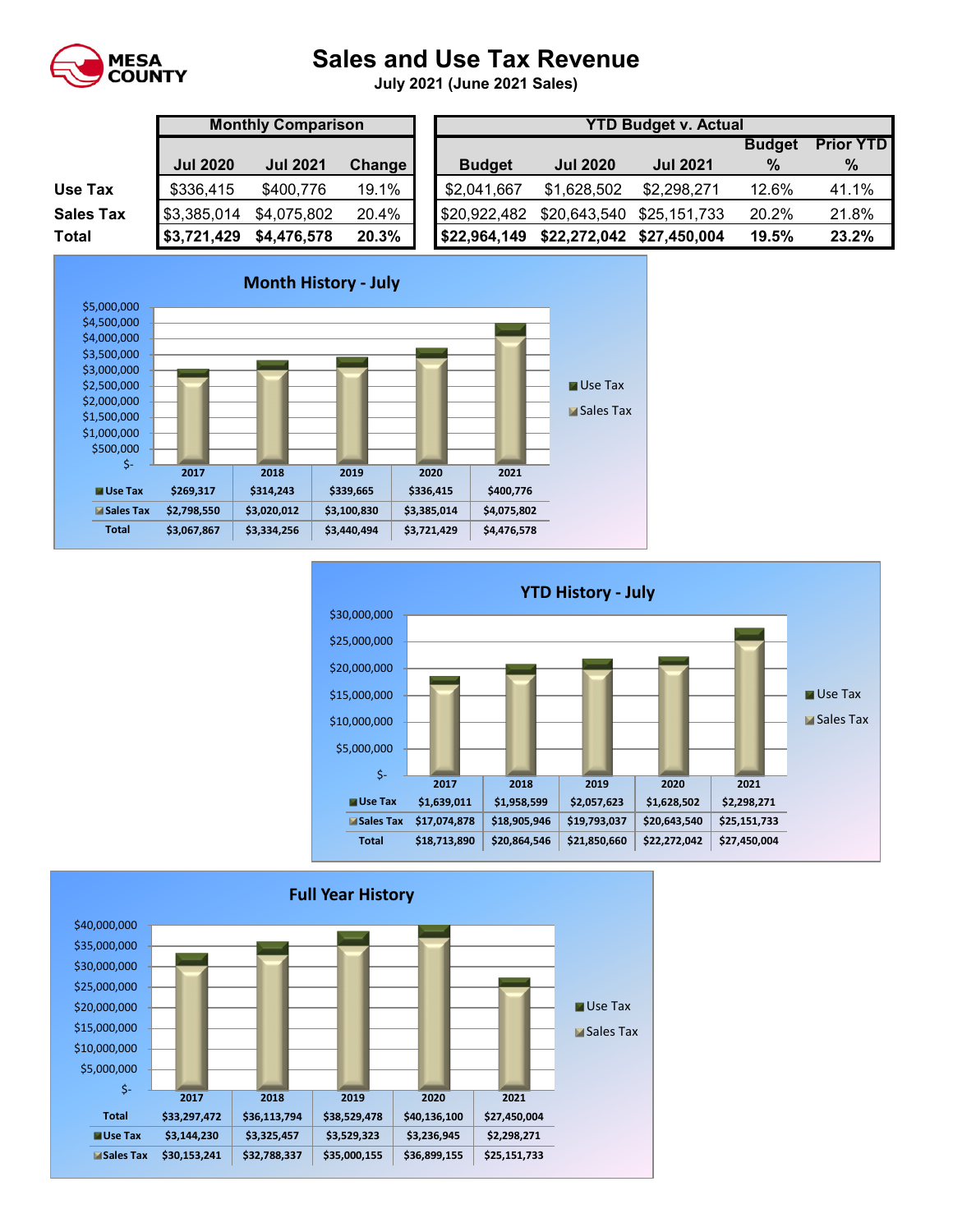

## **Sales Tax by Industry**

**July 2021 (June 2021 Sales)**

|                                  |                 | <b>Monthly Comparison</b> |          | <b>Year-to-Date Comparison</b> |                                 |            |          |  |
|----------------------------------|-----------------|---------------------------|----------|--------------------------------|---------------------------------|------------|----------|--|
|                                  | <b>Jul 2020</b> | <b>Jul 2021</b>           | % Change | <b>YTD 2020</b>                | <b>YTD 2021</b>                 | \$ Change  | % Change |  |
| <b>Retail</b>                    |                 |                           |          |                                |                                 |            |          |  |
| Clothing                         | 94,378          | 115,504                   | 22.4%    | 495,497                        | 737,249                         | 241,752    | 48.8%    |  |
| Food & Beverage                  | 172,461         | 181,313                   | 5.1%     | 1,132,871                      | 1,204,208                       | 71,337     | 6.3%     |  |
| <b>Gasoline Stations</b>         | 34,754          | 44,209                    | 27.2%    | 199,937                        | 244,151                         | 44,214     | 22.1%    |  |
| <b>Health/Personal Care</b>      | 69,761          | 117,373                   | 68.3%    | 465,080                        | 659,312                         | 194,232    | 41.8%    |  |
| <b>Sporting Goods</b>            | 137,818         | 132,232                   | $-4.1%$  | 670,074                        | 858,249                         | 188,175    | 28.1%    |  |
| <b>Internet Sales</b>            | 204,456         | 249,169                   | 21.9%    | 1,027,661                      | 1,722,139                       | 694,478    | 67.6%    |  |
| Other Retail                     | 495,697         | 541,464                   | 9.2%     | 3,401,728                      | 3,653,694                       | 251,966    | 7.4%     |  |
| <b>Total Retail 1,209,324</b>    |                 | 1,381,264                 | 14.2%    | 7,392,849                      | 9,079,001                       | 1,686,153  | 22.8%    |  |
| <b>Other Industries</b>          |                 |                           |          |                                |                                 |            |          |  |
| Agriculture                      | 7,362           | 5,963                     | $-19.0%$ | 34,895                         | 34,207                          | (689)      | $-2.0%$  |  |
| Auto                             | 466,730         | 474,785                   | 1.7%     | 2,657,159                      | 3,187,628                       | 530,469    | 20.0%    |  |
| Auto Repair                      | 64,180          | 82,857                    | 29.1%    | 372,316                        | 479,902                         | 107,587    | 28.9%    |  |
| Construction                     | 50,449          | 79,537                    | 57.7%    | 314,084                        | 427,733                         | 113,648    | 36.2%    |  |
| Finance                          | 8,879           | 9,254                     | 4.2%     | 58,865                         | 59,324                          | 459        | 0.8%     |  |
| Home Improvement                 | 451,073         | 554,352                   | 22.9%    | 2,583,041                      | 3,470,158                       | 887,117    | 34.3%    |  |
| Hotel & Restaurant               | 422,036         | 594,308                   | 40.8%    | 2,397,008                      | 3,200,197                       | 803,189    | 33.5%    |  |
| Manufacturing                    | 130,784         | 166,065                   | 27.0%    | 839,172                        | 998,537                         | 159,365    | 19.0%    |  |
| Medical                          | 5,817           | 3,346                     | $-42.5%$ | 61,209                         | 47,796                          | (13, 413)  | $-21.9%$ |  |
| Oil & Gas                        | 28,667          | 30,643                    | 6.9%     | 281,668                        | 143,635                         | (138, 033) | -49.0%   |  |
| Professional                     | 24,381          | 32,754                    | 34.3%    | 147,602                        | 196,529                         | 48,926     | 33.1%    |  |
| Rentals                          | 87,256          | 115,555                   | 32.4%    | 535,833                        | 647,838                         | 112,006    | 20.9%    |  |
| Telecommunications               | 83,338          | 96,392                    | 15.7%    | 751,534                        | 647,317                         | (104, 217) | $-13.9%$ |  |
| Transportation                   | 13,455          | 14,259                    | 6.0%     | 73,994                         | 87,531                          | 13,537     | 18.3%    |  |
| <b>Utilities</b>                 | 52,231          | 60,104                    | 15.1%    | 376,755                        | 418,998                         | 42,243     | 11.2%    |  |
| Wholesale                        | 225,342         | 270,621                   | 20.1%    | 1,471,535                      | 1,644,953                       | 173,418    | 11.8%    |  |
| All Other                        | 53,710          | 103,742                   | 93.2%    | 294,021                        | 380,450                         | 86,428     | 29.4%    |  |
| Total Other Industries 2,175,691 |                 | 2,694,538                 | 23.8%    | 13,250,692 16,072,732          |                                 | 2,822,040  | 21.3%    |  |
| <b>Grand Total</b>               | 3,385,014       | 4,075,802                 | 20.4%    |                                | 20,643,540 25,151,733 4,508,193 |            | 21.8%    |  |

## **Use Tax Detail**

**July 2021**

|                                               | <b>Monthly Comparison</b> |                 |                |  | <b>Year-to-Date Comparison</b> |                     |                   |                |  |
|-----------------------------------------------|---------------------------|-----------------|----------------|--|--------------------------------|---------------------|-------------------|----------------|--|
|                                               | <b>Jul 2020</b>           | <b>Jul 2021</b> | % Change       |  | <b>YTD 2020</b>                | <b>YTD 2021</b>     | \$ Change         | % Change       |  |
|                                               |                           | 396,652         |                |  |                                |                     |                   |                |  |
| Automobile Use Tax<br><b>Building Use Tax</b> | 333,285<br>3,130          | 4,124           | 19.0%<br>31.8% |  | 1,609,367<br>19.134            | 2,268,639<br>29,633 | 659,271<br>10,498 | 41.0%<br>54.9% |  |
| <b>Total Use Tax</b>                          | 336,415                   | 400,776         | 19.1%          |  | 1,628,502                      | 2,298,271           | 669,770           | 41.1%          |  |